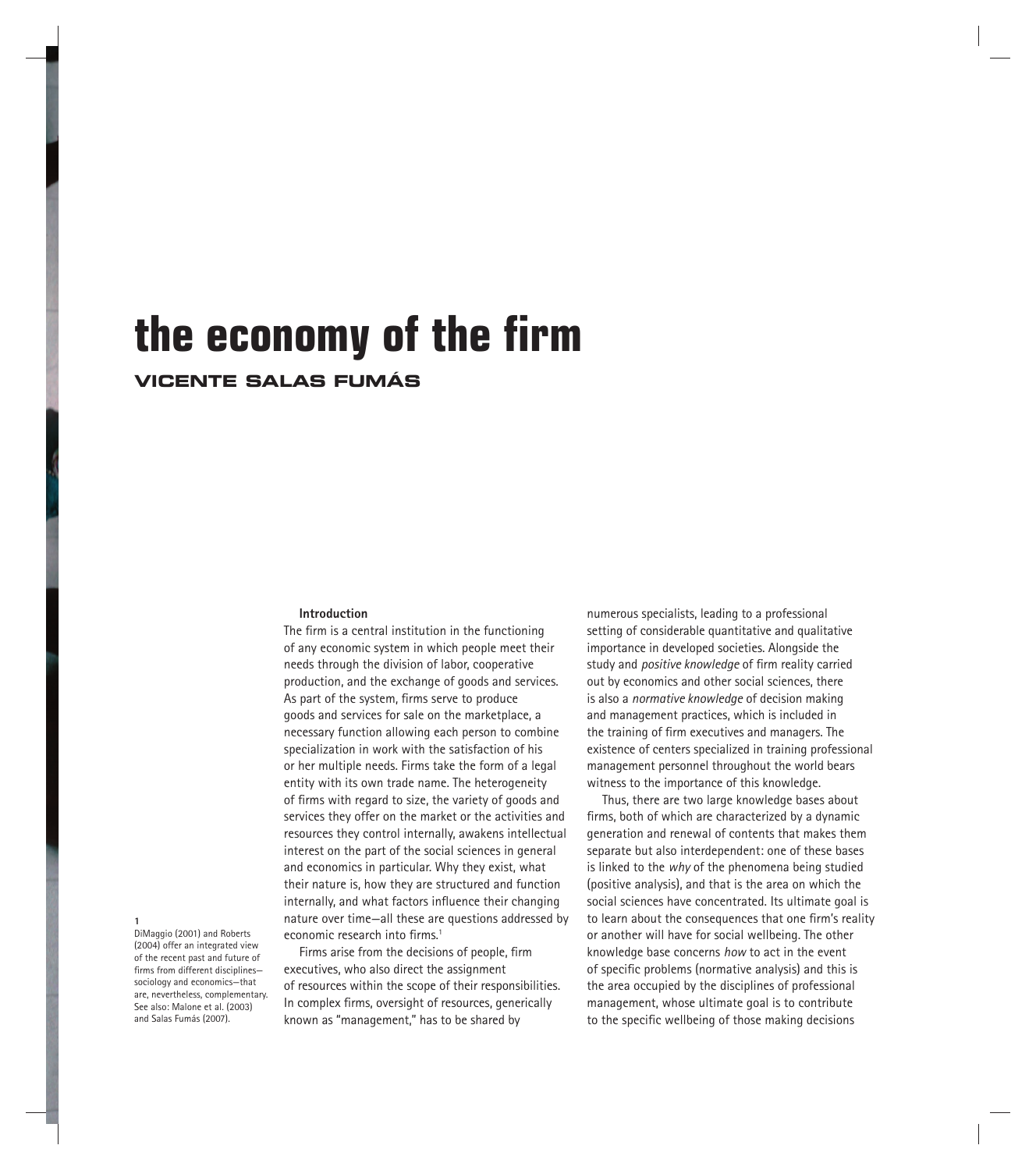within a firm, especially increasing private profits.

A summery of the main aspects of positive and normative knowledge of firms and their management is beyond the scope of the present text, not only because of the multitude of questions involved, but also because of the diversity of academic disciplines interested in them. Therefore, we will limit ourselves here to that part of positive knowledge mostly attributable to economic research into firm theory. Thus, the present text will be organized in the following manner: the first section outlines antecedents in the field of general economic interest and the firm's place in this setting. The second deals with research into a firm's limits or delimitation in the market to which it belongs. The third section reviews advances in the economics of internal organization of firms, while the forth addresses questions such as the legal identity of a firm and the social relations that link firm economics with other social sciences. In our conclusions, we will evaluate this theory's contributions to firm management and society's expectations with regard to good *performance* by firms.

## **Antecedents and the general framework**  of firm economics

In what are called *market economics,* the relations between firms, or between firms and their consumers. workers, investors, and so on, are regulated by prices that indicate the relative value of resources available in alternative uses when the needs that must be met outstrip available means. Market economics customarily include the institution of private property so that price is the monetary reward to whoever produces or sells what others demand. "Market" is also synonymous with free firms, which means equality among citizens when deciding to create a new firm and participate with it in the offer of goods and services, shouldering the consequences of that decision (financial sufficiency). The production of goods and services for sale on the marketplace is therefore made, in most cases, in competitive conditions, that is: allowing the possibility of choice to all those agents related to the firm, especially those who purchase and pay a price for its products. Competition creates pressure for continuous improvement and innovation as responses intended to insure survival and the obtaining of rewards commensurate with the resources employed in firm activity. It thus seems realistic for economists to analyze the *raison d'être* and existence of firms on the basis of their efficiency. In other words, the existence of firms, their nature and internal organization-which we observe and seek to explain with positive analysis correspond to the goal of obtaining the best possible adaptation to the laws of competition that favor the creation of wealth (the difference between value or utility and cost of opportunity).

The key role of price in coordinating (identifying imbalances between supply and demand) and motivating competition (rewarding those who respond to those imbalances by producing more of what has the highest price) among members of a given social collective converts economic theory into a theory of prices and markets. For a long time, there was hardly a place in this theory for the economic study of firms beyond their consideration as one of several elements in the mechanism of markets, where they serve to make pricing possible. In fact, prices arise from the meeting of supply and demand, and in order to explain the creation of prices, it in necessary to identify the suppliers and demanders who compete in that market. That is where firms find their place. This concept of the role of firms in the market economy was so mechanistic and instrumental that they were described as "black boxes," in keeping with the absolute indifference with which economics considered their *raison d'être* and nature.

While the academic discipline of economics was contemplating them with indifference, firms were nevertheless gaining presence and visibility in society. Especially, they were growing larger and more diversified in the forms they adopted for their internal functioning. The division of labor became so much a part of their inner workings that, beyond functions and tasks directly related to production, posts were also created to oversee the assignment of resources—a function that market logic had assumed to be carried out by the system of prices. Administrative functions within firms are complex enough that the persons carrying them out seek professional training beforehand. *Business schools* have been created to respond to the training needs of business management (one of the most prestigious, the Harvard Business School, is now celebrating its one-hundredth birthday).

A sort of specialization has thus arisen that separates economics, as an academic discipline dedicated to the study of how markets function and prices are created, and professional business administration schools, which are dedicated to meeting the demand for trained specialists in management positions. Teaching and research into management has thus become the area for studying specialized administrative functions in firms, from personnel directors to general management, including finances, marketing, and operations. At first, this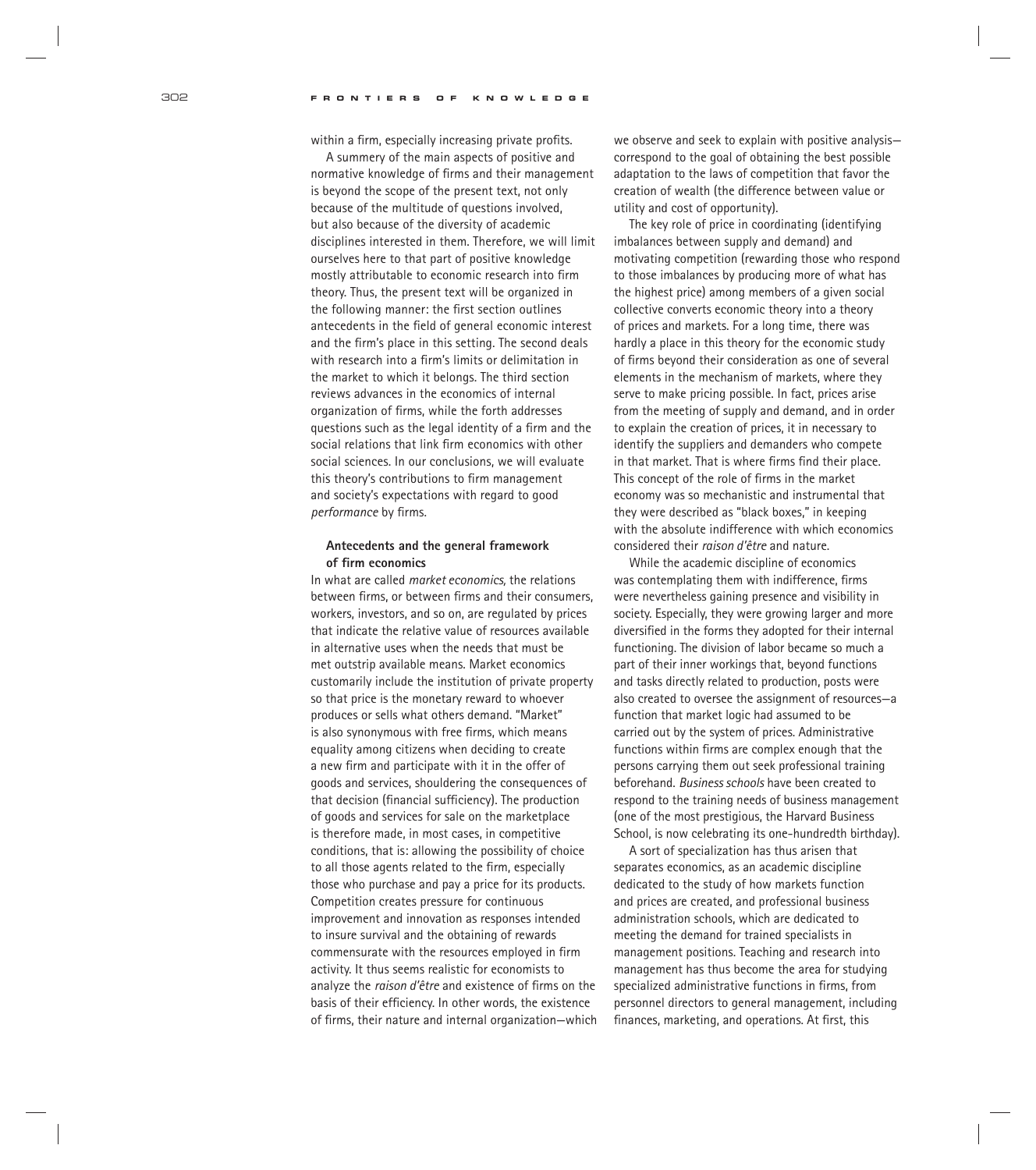training revolved almost entirely around case studies and teachers' personal experiences. The situation changed in the 1960s when a report on the teaching of business administration in the US, commissioned by the Carnegie Corporation and the Ford Foundation, recommended that universities base their teaching of this subject on rigorous academic research, especially economics and behavioral sciences.<sup>2</sup>

In response to this recommendation, business schools broadened their teaching staff to include academic economists, along with professors and researchers from other scientific, technological, and social disciplines. At the same time, firms and management processes became the subject of growing intellectual interest. Research into firms took shape and gained substance, receiving contributions from a broad variety of academic disciplines. Economics is one of those disciplines, and economic research has a growing interest in firms themselves, without the need to subordinate that interest to the study of how markets function. This work has posed intellectual challenges to academic economists researching firms and has begun to receive attention. An article on the nature of firms, published by Ronald Coase as far back as 1937, was ignored until much later in the twentieth century. Coase considers the existence of firms, their internal nature, and the firm director's authority, as an anomaly in economic thought that reveals the great advantage of the marketplace and the system of prices in organizing economic activity. Coase asks: If the market and prices are so effective in their functions, why are there firms in which resource management is not carried out on the basis of prices but rather according to the orders and authority of managers?

Orthodox economics have always recognized the limitations or failures of the market to harmonize individual rationality (private profit) and collective rationality (social wellbeing) in specific contexts. But in those "situations of disharmony, economic policy's normative prescription calls for intervention by the state in order to reconcile conflicting interests. Coase warns that the market's limitations or failure to direct (coordinate and motivate) the processes of resource assignment cannot always be resolved by state intervention. When possible (that is, when legislation and transaction costs allow it) institutions will arise in the private sector (ways of directing resource assignment that are not based on market prices) that help overcome the market's limitations without direct intervention by the state. To Coase, firms exemplify an institution that arises in the private sector when the coordination of resource assignment is most efficient if carried out by the visible hand of the firm director

rather than by the invisible hand of the market. Firm and market switch roles to organize exchange, exploiting comparative advantages and suggesting an institutional specialization in terms of relative comparative advantage.

Over time, economics' contribution to the study of firms has defined two fields of interest that remained separate until just a few years ago. One is the interest in explaining the limits of firms, while the other seeks to explain their *internal organization.* The limits of a firm have been defined horizontally and vertically, while their inner workings are viewed in terms of problems of coordination and problems of motivation. The study of the *horizontal limits* of firms has concentrated mainly on explaining the size of a firm in terms of its volume of production (or use of resources needed for that volume, including, for example, the number of workers employed). This explanation relies, fundamentally, on two predetermined variables: the efficient scale of production, and the size of the market. If the market is sufficiently large, competitive pressure will force firms to converge toward a size close to the scale that insures a minimum of production costs (efficient scale). Differences in production that minimize unit costs (differences in production technology and degrees of presence of growing returns to scale) explain the heterogeneity of firm sizes. When market size is small with relation the efficient scale, one can expect the market to be dominated by a single firm, in what has come to be known as a natural monopoly. From a dynamic perspective, a change in the horizontal limits of a firm can be explained by changes in technology or market size.

The study of the horizontal limits of firms is part of the broader neoclassical theory of production, in which production technology is summed up as a function that represents the most advanced technological knowledge available at the time being studied, in order to transform resources into goods or services of greater value or utility. This representation of technology and the price of resources is used to derive the functions of unit cost and supply mentioned above. When carefully studied, the theory of production explains the size of production units (production plants) but doesn't explain the influence of business administrators, which is what defines the perimeter of a firm, according to Coase. That theory fails to explain why some firm executives direct a single production plant while others direct several. The study of the limits of a firm and its internal organization—firm theory—includes contractual considerations such as availability of, and access to, information, and the capacity to process it, as well as

**2**

Handler (1962, 1977) offers historical documentation of the growth of large firms in the US in the early twentieth century, and of the development of the professional manager. A view of the role of business schools in the training of professional directors can be found in Kochan and Schmalensee (2003), a book written on the occasion of the fiftieth anniversary of the Sloan School at MIT.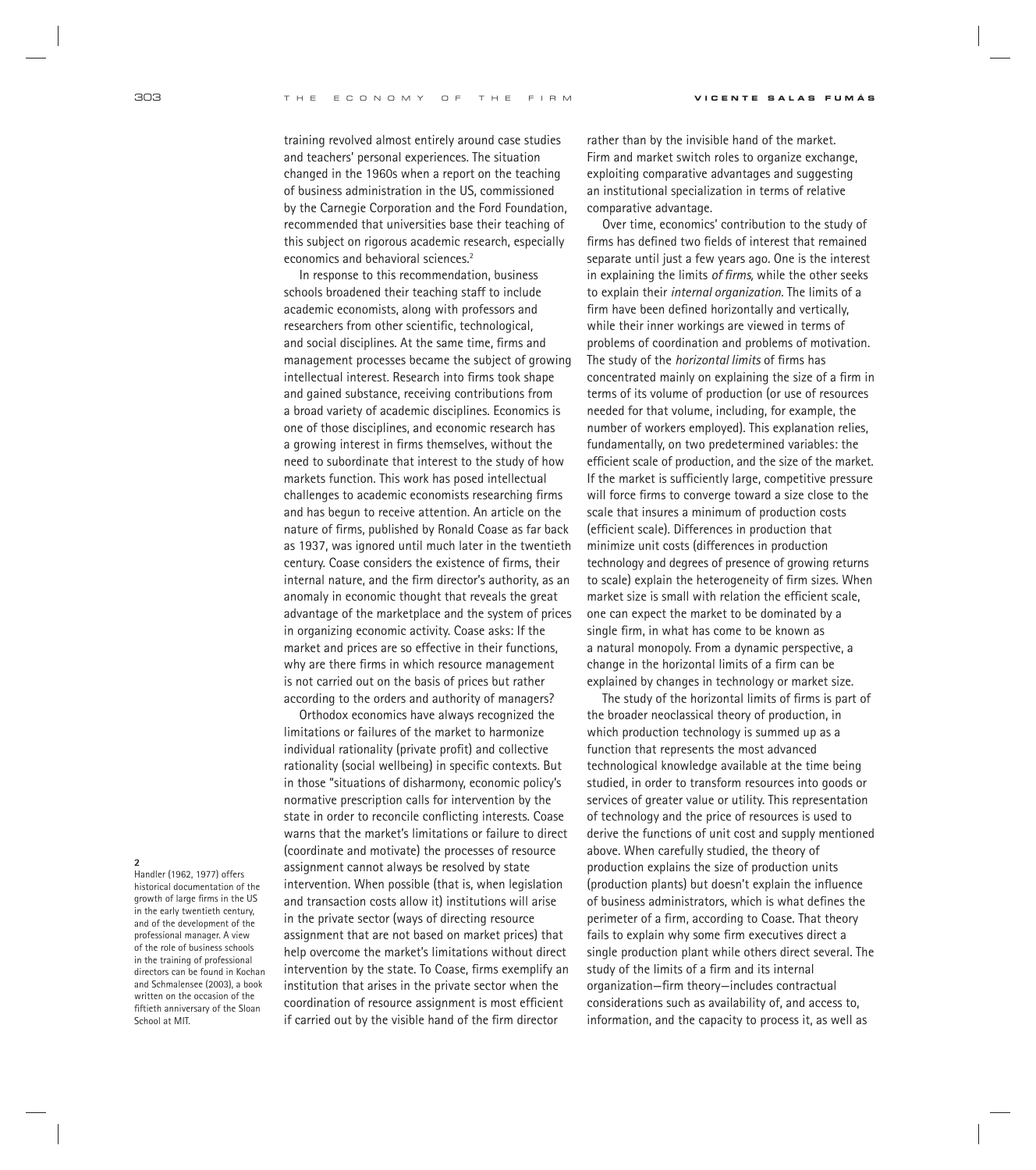the merely technological considerations postulated by production theory. In a nutshell, figure 1 orders and sums up, on the basis of time and thematic areas, the main contributions of firm theory from a contractual perspective, in the broadest sense. This covers the rest of the materials that have drawn the interest of the economic theory of firms.

## **Vertical limits**

The study of the *vertical limits* of firms is directly tied to Coase's observations regarding the co-participation of markets and firm executives in the coordination of economic activity and the assignment of resources. The limits of a firm coincide with the authority with which a firm director is able to direct the assignment of resources, while the market determines coordination among firms. How many resources a firm director can control, and how much activity his firm can carry out and place on the market, depend on the relative efficiency of a mechanism that coordinates one or the other. That efficiency is defined by comparing respective transaction costs. An important part of knowledge about firms' vertical limits revolves around determinants of transaction costs from a comparative perspective: first, firm verses market, and then, firm, market, and intermediate forms of organization that include non-standard contracts in relations among firms (long-term contracts, subcontracting, franchising, alliances, joint ventures,



Figure 1. Contributions to the Economic Theory of Firms. Source: Salas Fumás (2007). The TPR, on the other hand, emphasizes decisions

and so on). Early research (Arrow 1969, Williamson 1975–1985; Klein, Crawford and Alchian, 1978) concentrated mostly on those attributes that facilitate an *ex ante* prediction, in terms of transaction cost, of comparative advantages when resources are directed by either a firm director or the market. Uncertainty and asymmetrical information among those involved in such an exchange, as well as the specificity of assets (of various types) invested in transactions are the attributes that must, according to this theory, be most clearly discerned when explaining the vertical limit of firms. Empirical evidence supports those conclusions.

Given that specificity of assets and asymmetry of information are conditions that relatively favor the use of a firm rather than the market, and given that they occur in a very high portion of economic transactions, the TTC (theory of transaction costs) tends to predict a leading role for firms in the direction of resources in a higher percentage than is actually observed. On that premise, beginning with the work of Grossman and Hart (1986) and especially Hart and Moore (1990), the theory of property rights (TPR) offers considerations about brakes to vertical expansion by firms on the basis of an identification of the source of transaction costs to the firm, which are ignored by TTC. Particularly, the TPR emphasizes how the key to defining the limits of a firm is the distribution of ownership of non-human assets. In that sense, the TPR sees the definition of firm limits in term of the assets it owns. One important implication of this view of firms is that, since people cannot be owned—excluding slavery workers are outside the limits of a firm.

When a firm expands its presence as a coordinating mechanism (taking on more activities under the direction of management), it is generally increasing the amount of non-human assets it owns, to the detriment of ownership by others outside the firm. Supposing that non-human assets are complementary with those specific assets that result from the investment in human capital by people; when a firm increases its control of non-human assets it is decreasing incentive to invest in human capital on the part of those who lose those assets that they previously owned. This opportunity cost of expanding the limits of a firm with more assets justifies the TPR's prediction that the distribution of ownership of nonhuman assets will be spread among a greater number of firms than is predicted by the  $TTC$ .

The TTC emphasizes the transaction (transfer between technologically separable units) as the basic unit of analysis whose inclusion in, or exclusion from, the perimeter of a firm is decided in the margin.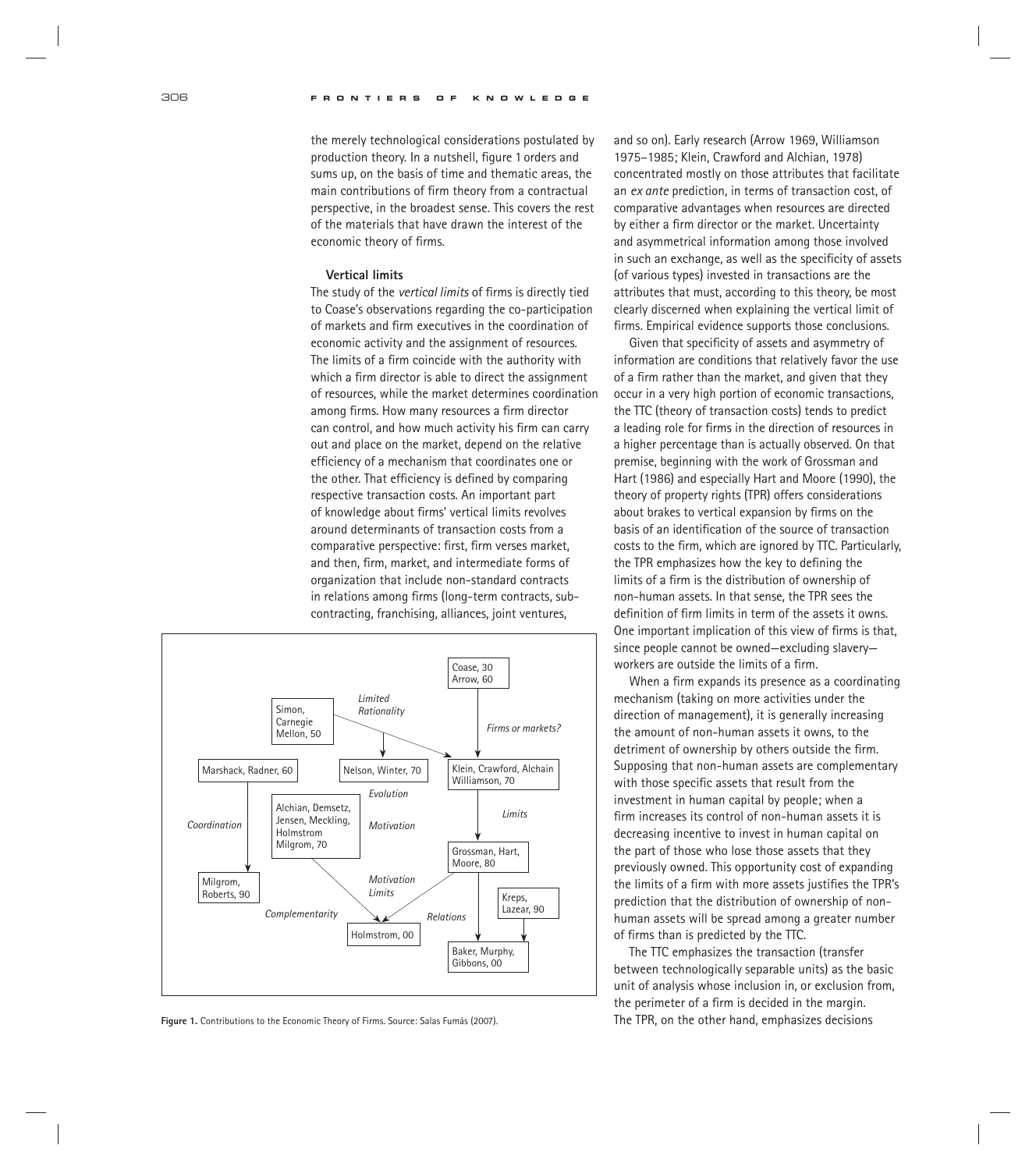about assigning the property of non-human assets as a determinant of firm limits. In both cases, one detects a certain distancing with respect to the view of united management adopted by Coase in referring to the nature of firms. One way of reconciling these differing approaches is to include a contractual viewpoint in the analysis. Ownership of assets and the hierarchy of authority attributed to the firm and its director are economically significant to the degree that transaction costs require the regulation of transactions through incomplete contracts, that is, contracts that define the general framework of relations among agents even though there are many contingencies for which particular responses have not been predetermined.

Ownership of assets implies the capacity or power to decide about their use in any sense not previously dictated by contract, while the authority that Coase attributes to firm directors is fullest when job contracts are incomplete and the director has the contractual right to direct (order) his workers. Simon (1957) was a pioneer in identifying the economic importance of incomplete contracts in relations between firm and workers although he did not relate his discoveries to the authority of contractual origin proposed by Coase. In a world where all relations among persons were regulated by complete contracts (where anything that could happen in each relation was predetermined), the ownership of non-human assets and the authority of firm executives would be irrelevant since there would be no residual rights to decision, which do indeed exist when contracts are incomplete.<sup>3</sup>

The fact that contracts have to be incomplete (to avoid excessive transaction costs) along with the repetition of relations among agents, opens the path to another type of contract whose viability and efficacy affect decisions about the limits of a firm: implicit contracts. In effect, implicit contracts are those in which agreement between parties is based on the expectation of good faith in the other party's conduct and mutual trust. Trust more easily emerges in interpersonal relations in which the power to make decisions is shared by all agents involved, rather than in situations where decision-making is more onesided. In order to exploit the advantages of implicit contracts (in terms of low transaction costs), a decision about the limits of a firm (in terms of the assignment of ownership of non-human assets employed in production) will largely depend on a certain distribution of ownership. This distribution will serve to balance power and strengthen trust, forming a basis for relations among agents in the successive stages of the chain of production (Baker, Murphy, and Gibbons 2001).

#### **Internal organization**

Economic research has separated the study of firm limits from the study of what occurs within a firm with given limits. To a high degree, the study of the inner workings of a firm has more-or-less explicitly concentrated on an analysis of the manner in which firm directors assign resources, as well as the directors own *raison d'être.* The internal organization of a firm (the order that stems from the internal division of work, the exchange of information and the distribution of power in decision making) is achieved through the coordination (determining what each person is supposed to do) and motivation (being interested in doing it) of the persons involved. The difference with respect to a market is that, in a firm, the manner of approaching coordination and motivation is influenced by the firm director's capacity to intervene.

Economic analysis begins by separating the study of coordination problems from the study of motivation problems, although both play a significant part in a very realistic concept of firms and their management: the *team* concept*.* In order to study coordination, the concept of *teamwork* is postulated. This is defined as collective action in which all involved persons share the same goal, which also represents the group's interests. For example: maximizing shared wealth. While each person acts for the general good, what he or she must decide or do to achieve maximum efficiency and results depends on the information and actions of the other team members (interdependence). In this context, coordinating individual action means influencing individual decisions (mainly by exchanging information) in order to harmonize them in the context of the existing interdependence, or else to change that interdependence in order to thus influence the needs of coordination itself (Marshack and Radner 1972; Milgrom and Roberts 1995). In team organizations, coordination becomes a relevant problem because there is a considerable cost involved in producing and transmitting information. Thus, the solutions to coordination problems discussed in articles, as well as those applied by firms, have had much to do with advances in information technology.

On the other hand, production or *team technology,* refers to complementarity between resources belonging to different people who cooperate in the production process so that the joint exploitation of technology creates more potential wealth than individual exploitation would. Alchian and Demsetz (1972) place this characteristic of technology at the origin of firms as we know them, analyzing the collective functioning of team production with the

#### **3**

The empirical referent of the theory on the limits of a firm is made up by the firm's decisions to make, buy, or establish alliances with third parties. In recent years, terms such as *outsourcing* and *offshoring* have been added to characterize the relocation of activities of a firm's value chain on global markets. The theory of firm limits has fully entered studies of the multinational firm (Helpman 2006).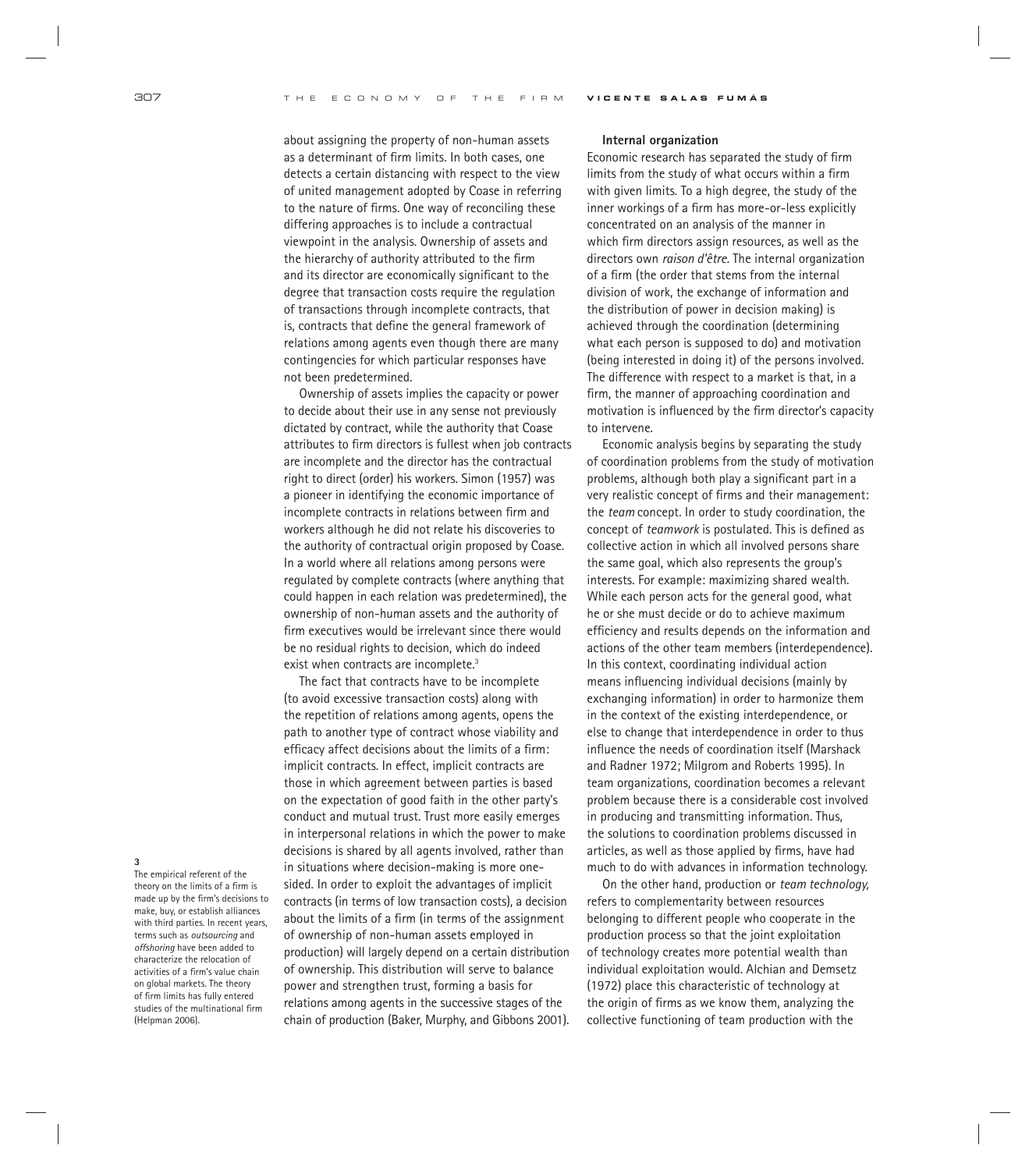opposite suppositions of team organization. That is, that people who contribute complementary resources to production do so with the expectation of obtaining a maximum net individual reward regardless of the collective interest. Technology and teamwork lead only to coordination problems; team technology plus overlapping individual interests (also called coalition) lead to coordination problems and also to other motivation problems, which have attracted the greatest academic interest.

Team technology impedes a consideration of joint production as the sum of individual production by those who participate in it. The individual benefits that lead to participation in collective action and motivate the contribution of resources by each agent involved can only be defined in terms of joint production and contribution of resources, if these are observable. In principle, compensating participation in collective action with participation in joint output has the advantage of needing to measure only one variable. Nevertheless, it has disadvantages known as stowaway behavior (Holmstrom 1982). The alternative to measuring resource contribution (quantity and quality) demands specialization in that task and a capacity to address the question of how to insure the efficiency of whoever is monitoring the process. Alchian and Demsetz offer an organizational solution in which the monitor bilaterally contracts each participant in a collective action, agrees on a compensation commensurate with the amount of resources he or she has contributed, acquires the right to supervise his activity and direct his work, and retains the difference between what is produced and what he has agreed to pay, as his own compensation. In sum, firm theory gives economic meaning to capitalist firms as we know them; in which firm directors centralize contracts and act as supervisors and coordinators in exchange for residual profits.

**4**

In reviewing this literature, we find that, rather than configuring a theory of firms, it defines a field of study: the economics of information. Many of the problems of transactions in conditions of asymmetrical information that are analyzed with models adverse selection or moral risk are not limited to firms: they also occur in the domain of markets. Therefore, agency theory is not firm theory, but rather a theoretical framework for the study of problems of moral risk, some of which are part of the problems of internal organization faced by firms.

The paradigm of team production, the bilateral character of contracts, and residual income (profit) for the firm director are the basis for successive contributions to firm theory, which characterize it as a nexus for contracts. Developments since the 1970s have taken account of the supervisor's limitations when precisely measuring the quantity and quality of resources, as well as the unequal assignment of risks implied by retribution in the form of profits when the result of collective action depends in chance factors as well as on the resources employed and the available technology. This has led to new contributions in the organizational design of firms, such as: 1) determining the number of hierarchical levels of supervision and control (Calvo and Wellisz 1978; Rosen 1982); 2)

efficiently assigning risks (for example, by creating separate collectives for the functions of director of resources, coordination, and motivation, and the functions of risk assumption, which led to the complex capitalist firm, or corporation (Jensen and Meckling 1976); 3) determining the optimal distribution of decision-making power—centralization versus decentralization (Agnion and Tirole 1997; Alonso, Dessein and Matouschek 2008); 4) designing complex incentive systems to stimulate effort that cannot be observed by a supervisor—agency theory (Holmstrom 1979, 1982; Holmstrom and Milgrom 1987, 1991).4

With all of this work on the theory of firm limits and internal organization, the concept of a firm draws away from the idea of production and becomes that of a structure that governs the process of assigning resources, processing information, assigning decision-making power, evaluating work and awarding recompense.

## The firm as a mini-economy or community **of persons**

The economic theory of firms has unwittingly used the terms "firm" and "firm director" almost interchangeably. A careful reading of the works of Coase, and Alchian and Demsetz, reveals that they are really explaining the existence of a firm director who carries out concrete functions in the general framework of the specialization and division of work. Coase's firm director directs resources with coordination, giving orders and taking advantage of his central position in the network of contracts with other owners of resources wherever the market and prices face imbalances in the economies of scale. Alchian and Demsetz's supervising firm director is needed to measure the quantity and quality of resource contributions that feed production with team technology. Contractual approaches inspired by those authors, which cast the firm as a nexus for contracts, do not explain whether that nexus is the firm director in person, or an undefined entity called the "firm." It can thus be reasonably stated that many firm theories proposed by the field of economics are really theories about firm directors. The figure that emerges from this literature complements Schumpeter's view of this social agent as the protagonist of innovation and creative destruction.

The best way to separate the firm from its director is to consider a firm as a legal entity recognized by law as a legitimate party in contracts and the capacity to own property. The common nexus among contracts, which is identified with firms, is generally a legal entity that enters into bilateral contacts with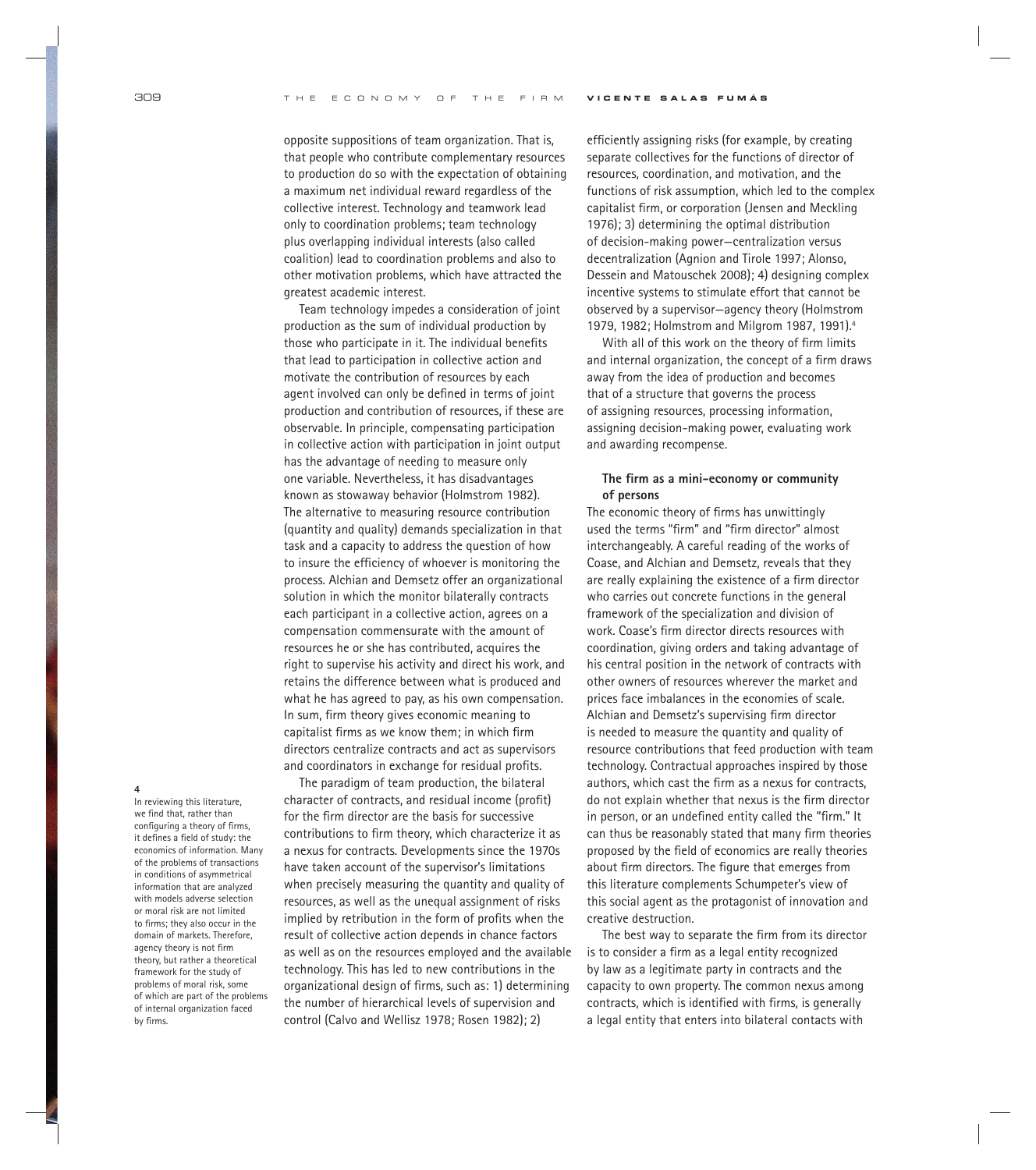310 **FRONTIERS OF KNOWLEDGE**

the different agents with whom it has relations. In order for a firm director to be able to coordinate and motivate people within the firm, its contract with them must include the possibility that a third party, also contracted by the firm, can carry out those functions. In the TPR, where the limits of a firm are related to the non-human assets it owns, it is necessary to explain why this property belongs to the legal entity that is a firm, rather than to the physical person that is its director. In short, economic theories about firms will not be complete until they explain why the legal entity of the firm emerges as something different than the physical person that is its director.

Texts about these theories offer various possible answers, all of which are somehow related to the desire to economize transaction costs:

I. The firm, as a legal entity, is not affected by the temporal limitations that affect living people. A longer time span, with no finite demarcations, is relevant to the viability of relations based on reciprocity that sustain mutual trust (implicit contracts) and bring economic value to a good reputation (Kreps 1990).

II. The legal entity, complemented by the variety of legal forms a firm can take when constituted under law, offers the possibility of managing risks, directing firm resources and financing its assets, which would not be possible if people were unable to differentiate between personal assets and firm assets. The intellectual and technical entity of questions posed by a firm's chosen legal form and the response to available options when assigning management and control responsibilities have generated a field of highly relevant studies of modern capitalist firms such as that of *corporate government,* where law and economics merge.<sup>5</sup>

III. By concentrating ownership of non-human assets in the legal entity of the firm, rather than spreading ownership among the different persons who are linked by it, the firm's directors find efficient ways of coordinating and motivating workers in contexts of asymmetrical information that would not be feasible if ownership of those assets were spread among all workers (Holmstrom 1999). With this explanation of the firm as a legal entity that owns assets, Holmstrom combines in a single problem of organizational design, decisions concerning firm limits, the assignment of ownership of non-human assets, and decisions about the coordination and motivation of work in the firm, which depend on internal organization. With this inclusive view of, Holmstrom manages to define a firm as a *mini-economy* whose directors wield solutions for inefficiency derived from problems of asymmetrical information and external effects in a way that resembles how the state wields authority in overall society. There is, however an important difference: a firm is surrounded by markets that offer ways out, limiting possible excesses of power derived from the high concentration of assets that can be accumulated.

As a legal entity that owns assets whose accessibility and conditions of use are decided by its directors, a firm becomes a powerful lever that affects the conduct of those persons who combine their work and knowledge with those assets. Therefore, although it is formally true that a firm does not own human capital—the persons working there are outside its perimeter—its overall functioning is better understood when the workers are considered a part of it. A theory of the firm that includes employees who are combining effort and knowledge with assets belonging to the firm will be much closer to approaches to the study of firms carried out in other social disciplines, such as psychology and sociology. From the very start, those disciplines have considered firms to be a community of persons, minimizing the relevance of its other assets, which is the opposite of what economics has done. Moreover, the link between economics and other social disciplines studying firms becomes more solid when theories employ more relaxed views of the concept of rationality, which have recently emerged in economics and other studies.

## The firm as a community of persons

Economic studies of firms are carried out under the premise of human behavior characterized as *rationality:* people know their preferences, and their behavior is coherent with them. Rationality allows academic research to simulate the private and social consequences of specific behavior and restrictions, recommending corrections or adjustments according to the foreseeable results. Nevertheless, economic rationality has been criticized for its unrealistic suppositions and for the aspects of human behavior it leaves unexplained. Williamson (1975), in the book that reconsiders the institutional comparison between market and firm (hierarchy) put forth by Coase forty years earlier, brings criticism of the hypothesis of rationality into firm theory. This criticism was initiated by Herbert Simon and his colleagues at Carnegie Mellon when they realized that economists' suppositions about the capacity to store and process information, implicit in utility maximization, are unrealistic in light of the physiology of the human brain.

This criticism by Simon and his colleagues led to the proposal of an alternative to the supposition of absolute rationality under which economic studies of firms and markets had been carried out. Known as *limited* 

#### **5**

Corporate government includes a more general subject, which is that of decisions about firm property (Hansmann 1996). Tirole (2001) offers a view of the problem of governing a firm that fits the contractual perspective adopted in this text.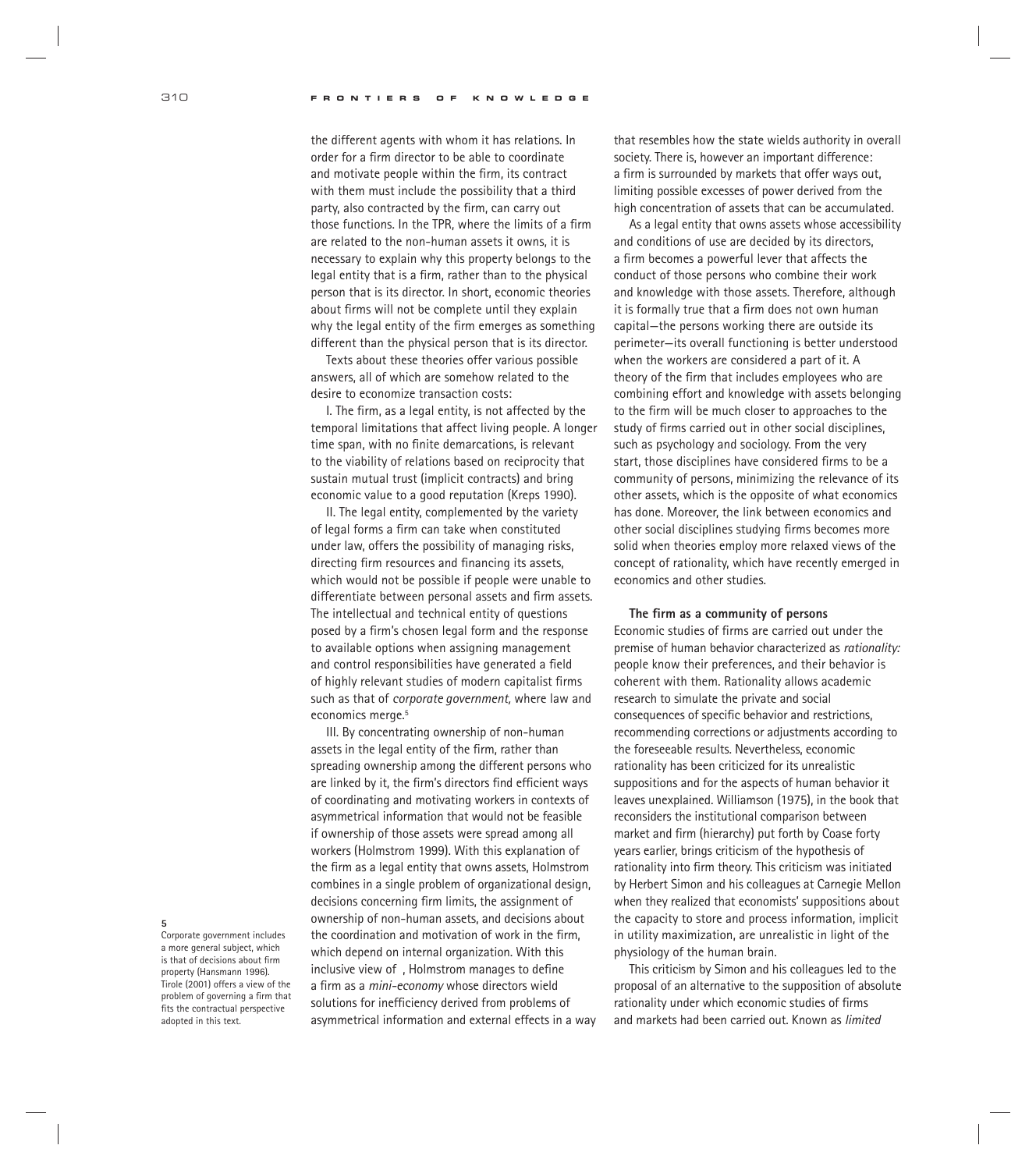*rationality,* this alternative supposition proposes that, while people are intentionally rational, their behavior is affected by the limits of their capacity to store and process information. These limits are as relevant to an explanation of reality as are those restrictions coming from technology. On this basis, the explanation of human behavior includes a supposition of heuristic decision-making, rather than the optimization predicted by the supposition of unlimited rationality. Evolution and adaptation in processes of transit from one equilibrium to another are steady states in the system and cannot be ignored as they have been by neoclassical economics, which only compares situations of equilibrium (Nelson and Winter 1982).

Laboratory experiments and the observation of reality offer evidence about human behavior that does not fit the supposition of consistency and transitivity of preferences associated with the most conventional rationality. They have led to the development of the specialized field of behavioral economics, which emphasizes *prospect* or reference-point theory, Khaneman and Tversky (1979), which questions the theory of expected utility used to analyze a considerable portion of behavior in risk situations when studying firms and markets. Then there is the theory of *social preferences* (Guth et al. 1982), which questions the classic supposition that people only consider their own payment when choosing among alternatives (see Camerer, Loewenstein and Rabin (2004) for a review of this literature). Behavioral economics marks an important reduction of the distance between economics and psychology, and one of the most recent steps in that reduction is the importation from the field of psychology of the concept of "happiness," as an alternative to economics' traditional concept of "utility," when expressing personal preferences (Frey 2008). Classic economics eschews introspection as a way of explaining how people form their preferences, opting instead for the idea of preferences as a means of inferring the utility of proposed alternatives. It draws on the supposition of rationality (consistency and coherence between preferences and conduct). Research into happiness, however, adopts forms of measuring utility developed by psychology—especially neuroscience—with clearly introspective goals. The experimental results of this research indicate that people not only evaluate tangible goods and services available to them through economic income, they also base their concept of utility on less tangible aspects, such as social conditions, relations, the capacity to decide and the possibility of developing their own competence. This leads to the idea of *utility associated with processes,*

rather than utility based solely on results, which is predominant in the most orthodox economics.

Behavioral economics are modifying the way in which we analyze how markets function (Frey refers to happiness as a concept that will revolutionize the science of economics). They also help to explain certain particularities of how firms function, which were previously considered anomalies in neoclassical models. For example, one factor regularly observed in firms is the stability in their relations with workers, with long-term contracts and internal job markets (internal promotion is the dominant mechanism to cover job openings, rather than resorting to outside hiring). The stability of such relations is partially due to the impossibility of acquiring on the market, the specific knowledge that can only be acquired through learning routines that arise from the mutual adjustment and evolving adaptation to conditions in a specific context. In that sense, the limits of a firm can be explained on the basis of the need to protect and exchange valuable specific knowledge that constitutes a competitive edge in the marketplace (Teece 1986; Kogut and Zander 1992).

This theoretical work expands the conventional model of preferences and rationality to make room for empirical regularities that appear in a historical moment when the dominant firm model in Japan (organization by processes and in highly autonomous teams oriented towards clients) brought into question firm models generated according to the empirical referent of the dominant firm model in the US (hierarchical firms), especially in light of the proven commercial success of Japanese firms in markets where they compete with American ones. Research into happiness poses a new challenge to firm theory and the management practices therein, in that people's preferences about to how achieve results, as well as the results themselves, make it necessary to evaluate the internal organization (the design of jobs, the autonomy of the people doing those jobs, participation in decision making, mechanisms of socialization) as an end unto itself, rather than just a means to obtain better results.

### **Conclusion**

Academic knowledge about firms is imperative to an understanding of the functioning of the overall economy because what happens inside firms is as important, quantitatively and qualitatively, as what happens among those firms (Simon 1991). It is difficult to develop a theory of firms, even if only in one academic discipline, such as economics, because the ideas and concepts generated by such a process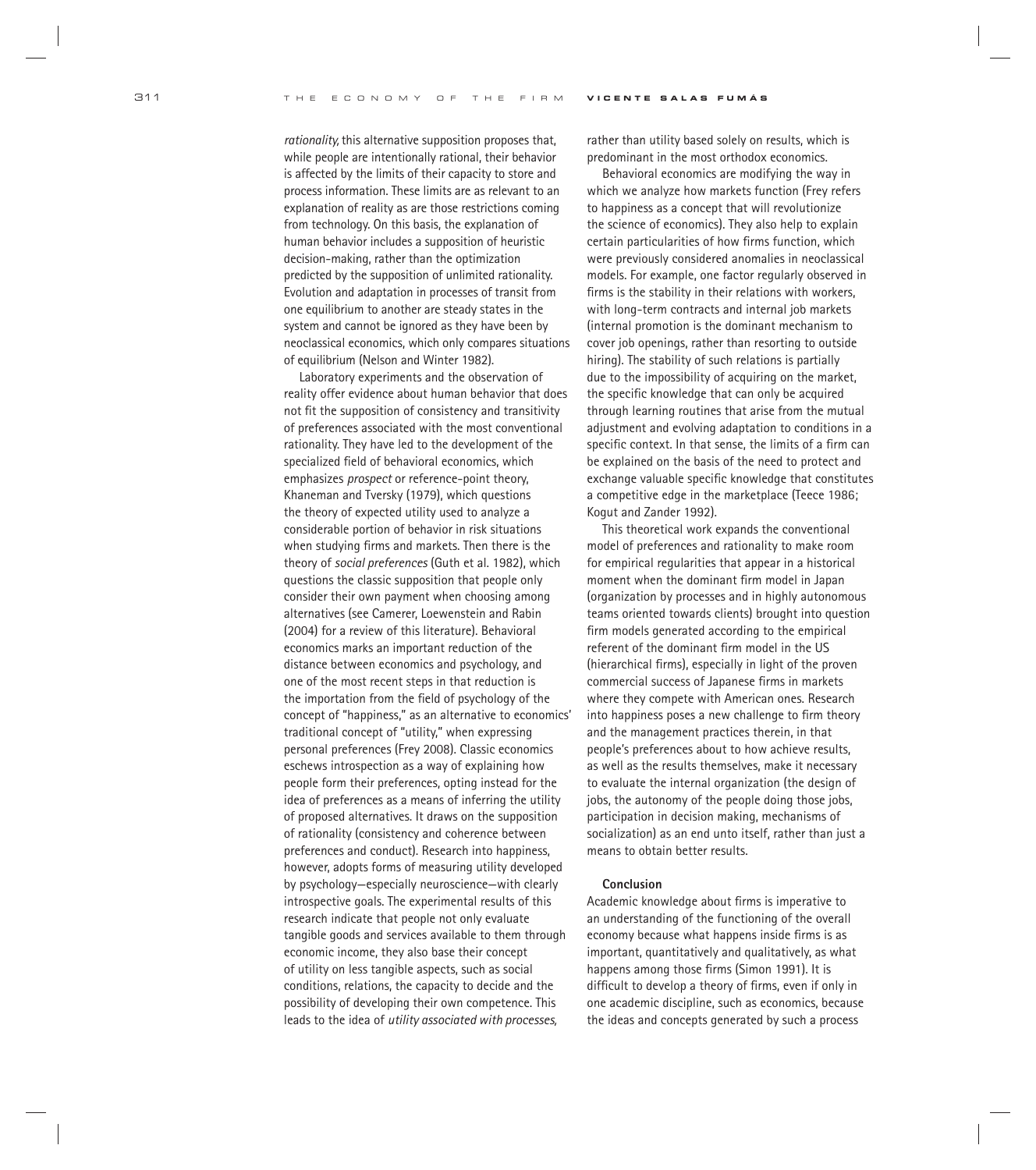are not at all precise in delineating the concept. In that sense, firms appear to be more-or-less explicitly associated with a technical production unit (plant), with the function of a firm director or a person in charge of directing resources, with a legal entity created under law, or with a community of people. Sometimes, firm theory addresses questions about the determinants of its limits or borders, and other times, questions associated with the solution of inner motivation or coordination problems.

In any case, economic analysis casts firms as entities that function to produce goods and services for the market in conditions of competition and financial sufficiency. To do so, they adopt one or another of the multiple judicial forms dictated by law. One aspect that differentiates a firm from the market to which it belongs is its condition as a nexus for contracts, which allows it to take the place of its director as that nexus. This central situation with regard to contracts helps to avoid multilateral contracts among investors, workers, and clients, which would be necessary in a market solution. The result is a savings of transaction costs. The fact that the nexus is a legal entity facilitates the accumulation of assets and the management of risks, as well as internal management in the face of asymmetrical information and external effects. None of this could be achieved if that nexus resided in a physical person, rather than a legal entity. While each judicial form imposes certain restrictions on how problems of coordination and motivation are resolved (in order to reduce aggregate transaction costs), they all leave enough freedom so that each can adopt solutions most compatible with the characteristics of the transactions in which agents are involved. Moreover, the dominant form taken by firms changes over time and in different countries with similar levels of economic development during the same time period, but this should not lead us to forget that the firm is a human invention and is thus subject to modification and transformation in keeping with technological conditions, including developments in information technology and institutional changes (legal systems).6 Firm theory seeks to identify basic problems of coordination and motivation that are structurally permanent but allow different solutions in different surroundings and conditions.

Knowledge of firms as an institutional response to problems of exchange and collaboration arising from the division of labor should not be confused with knowledge of business administration (management) that is transmitted to those who hold, or seek to hold, management positions in the world of business. It would seem to be a good idea for the positive knowledge of firms offered by theory to become a part of the normative knowledge about how to run a firm that is taught in business schools, but that is not currently the case. One explanation for this distance between normative and positive knowledge is that firm theory presupposes an absolute rationality of behavior by agents, and its interest lies exclusively in discovering the implications of that individual rationality for collective wellbeing. This explanation fails when decisions and conduct by firm directors are difficult to reconcile with the rationality on which the theory is based. Advances in behavioral economics and the introduction of the concept of happiness in the introspection of preferences and utility serve to bring positive and normative knowledge about firms closer together. That way, firms may no longer be considered instruments or means to obtain the best possible economic results (greater income and consumption), as they are by conventional economic analysis; instead they may be evaluated in terms of the concrete solutions they adopt in the presence of internal problems of coordination and motivation. Means and results should be evaluated together, although one or the other might have greater social importance. References to ethics and social responsibility on the part of firms in recent years may well indicate that society is showing preferences as to how the *performance* of firms should be evaluated, above and beyond their results.

## **6**

With the development of information and communications technologies (TIC), new models of firms and firm business emerge-Microsoft, Intel, Cisco—as the empirical referents, replacing Ford and GM (referents until the 1980s) and Toyota (in the late twentieth century). The new firm model refers to the virtuality and network structure adopted by firm organization and breaks with the tradition of lasting relations (life employees, long-term contracts with suppliers, client fidelity) that were predominant in earlier firms. If the view of a firm as a human community has any reason to exist in this new setting, it must be reinvented (Castells 1996).

This text is largely based on the author's book, *El Siglo de la Empresa*, published by the BBVA Foundation.